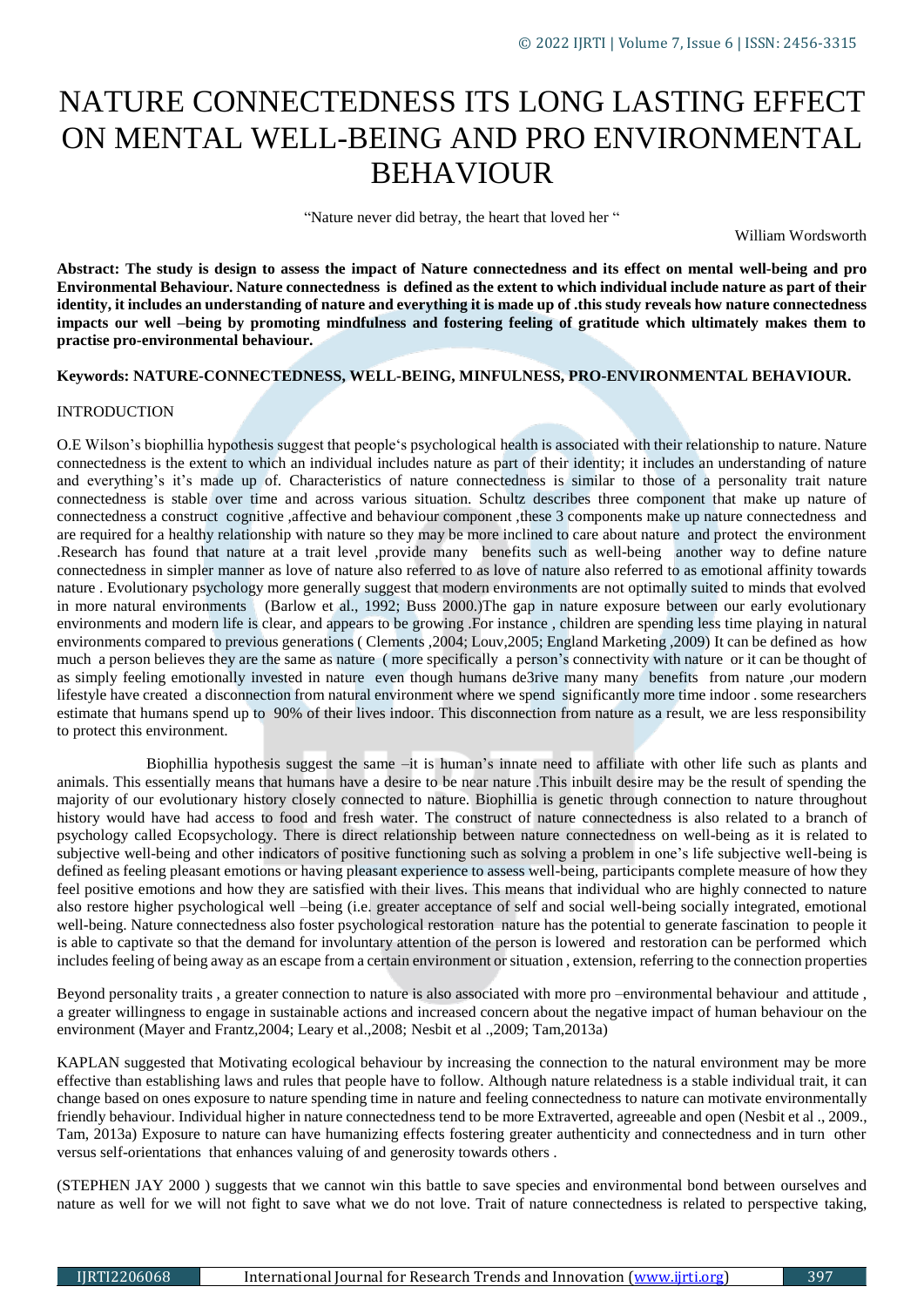biospheres attitude, environmentalism, concern for nature and mindfulness. On a broader scale, for the first time in human history more of the world's population live in urban instead of rural areas (United Nations population division 2002). This physical disconnection from the environments in which we evolved might have a detrimental effect on our emotional well being as exposure to nature is associated with increased happiness (Berman et. al , 2008; 2012; mayers et al., 2009; Nesbit and Zelenski, 2011; Mackerron and Mourato, 2013; White et al., 2013).

DESIGN - an online Google forms were created to collect the data on the three scales and offline survey was also conducted using convenience sampling method measuring Nature connectedness score, well-being score and another score assessing pro environmental behaviour.

Hypothesis - nature connectedness, leads to better well-being and which ultimately leads to fostering of pro environmental behaviour.

Participant- 200 respondent 100 male and 100 female respondents took part in the study age range between 20-30

TOOLS –

- NATURE CONNECTEDNESS SCALE
- Psychological well-being scale
- General ecological behaviour instrument

#### Procedure-

100 male and 100 females respondent were randomly selected for the research study whose age ranged between 20-30 , three validated scales were used for the study the first scale was CONNECTEDNESS TO NATURE SCALE developed by by MAYERS F.S and FRANTZ C.M (2004).its = internal validity is high (0.84) and its test retest reliability r=0.79. second scale used was RYFFS PSYCHOLOGICAL WELL-BEING SCALE (18 items ) which covers 6 domains of well-being which are the autonomy subscale ,the environmental mastery subscale items , the personal growth subscale ,the positive relation subscale and the purpose in life subscale's items. The scales whose internal consistency ranges from .88 to .81 suggesting that responses to the questionnaire remain fairly consistent over time. The third scale used was ecological behaviour scale, which is 32 items scale with high internal consistency and high test –retest reliability. These scales were administered to respondents in a lab setting.

#### RESULTS

The result of this study suggests that there is high positive correlation between CNC score and well-being, the CNC score is also positively correlated to PRO-environmental behaviour score. The correlation coefficient for CNC score and well-being came out to be 0.698 which is significant at 0.01 level of significance, the correlation coefficient for CNC score and pro-environmental behaviour also came r=0.734 which is also significant at 0.01 level of significance. The regression analysis result indicated that the CNC score is good predictor of pro-environmental behaviour and well-being as well the result of the following g study are summarized below in the form of table and graph and scatter plot. These results clearly indicate that high CNC score can prove to a be valid predictor of one's pro environmental behaviour in simple words connectedness to nature makes a person feel responsible for protection of nature and thus indulges in activities that doesn't hurts environment. Well-being is another dimension and the results clearly suggest that the more a person is connected to nature the more he or she is at ease with himself/herself. As we already know nature promotes physical and mental well-being, these results are indicating the same so here we can clearly reject our null hypothesis and accept our alternative hypothesis that connectedness to nature promotes well-being and fosters pro-environmental behaviour in individuals.

Tables 1 a showing correlation coefficient between CNC score and Well-being

| <b>Correlations</b>                  |                     |                  |                                   |  |
|--------------------------------------|---------------------|------------------|-----------------------------------|--|
|                                      |                     | <b>CNC SCORE</b> | <b>WELL-BEING</b><br><b>SCORE</b> |  |
| <b>CNC SCORE</b>                     | Pearson Correlation |                  | $.698**$                          |  |
|                                      | Sig. (2-tailed)     |                  | .000                              |  |
|                                      | N                   | 100              | 100                               |  |
| WELL-BEING SCORE Pearson Correlation |                     | $.698**$         |                                   |  |
|                                      | Sig. (2-tailed)     | .000             |                                   |  |
|                                      | N                   | 100              | 100                               |  |

\*\*. Correlation is significant at the 0.01 level (2-tailed).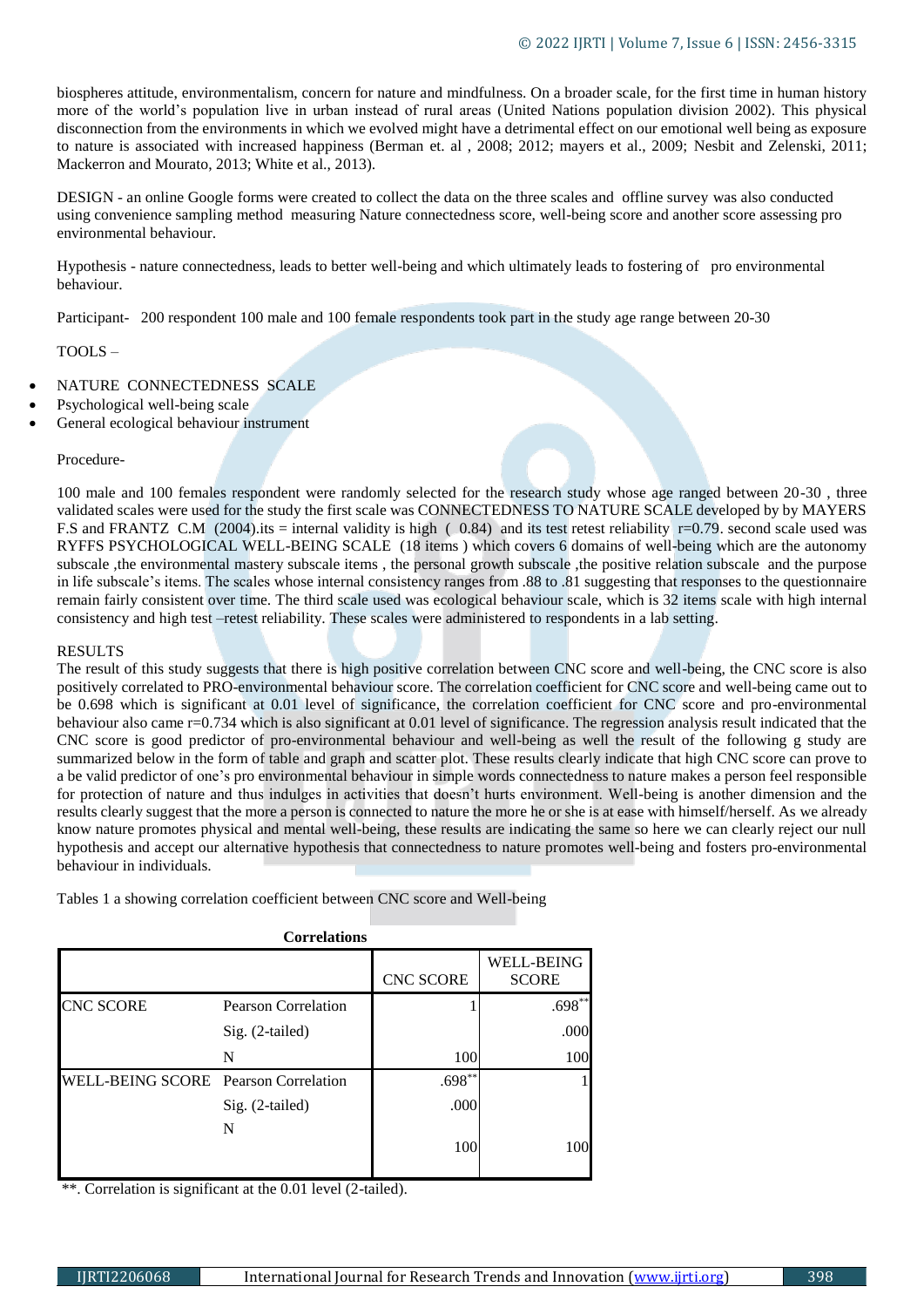Table 1b showing correlation between CNC score and pro-environmental behaviour

| <b>Correlations</b> |
|---------------------|
|---------------------|

|                                             |                            | <b>CNC SCORE</b> | PRO-ENVIRONMENTAL<br><b>BEHAVIOUR SCORE</b> |
|---------------------------------------------|----------------------------|------------------|---------------------------------------------|
| <b>CNC SCORE</b>                            | <b>Pearson Correlation</b> |                  | $.734**$                                    |
|                                             | $Sig. (2-tailed)$          |                  | .000                                        |
|                                             | N                          | 100              | 100                                         |
| PRO-ENVIRONMENTAL<br><b>BEHAVIOUR SCORE</b> | <b>Pearson Correlation</b> | $.734***$        |                                             |
|                                             | Sig. (2-tailed)            | .000             |                                             |
|                                             |                            | 100              | 100                                         |

\*\*. Correlation is significant at the 0.01 level (2-tailed).

Table 2 showing regression analysis report

| <b>Model Summary</b>                                 |                   |          |                      |                               |  |  |  |
|------------------------------------------------------|-------------------|----------|----------------------|-------------------------------|--|--|--|
| Model                                                |                   | R Square | Adjusted R<br>Square | Std. Error of the<br>Estimate |  |  |  |
|                                                      | .698 <sup>a</sup> |          |                      | 18.026                        |  |  |  |
| $\sim$ D <sub>ut</sub> distance (Constant) CMC CCODE |                   |          |                      |                               |  |  |  |

a. Predictors: (Constant), CNC SCORE

Graphs showing scatter-plot for high cnc score as predictor of high level of well-being and high level of pro-environmental behaviour.

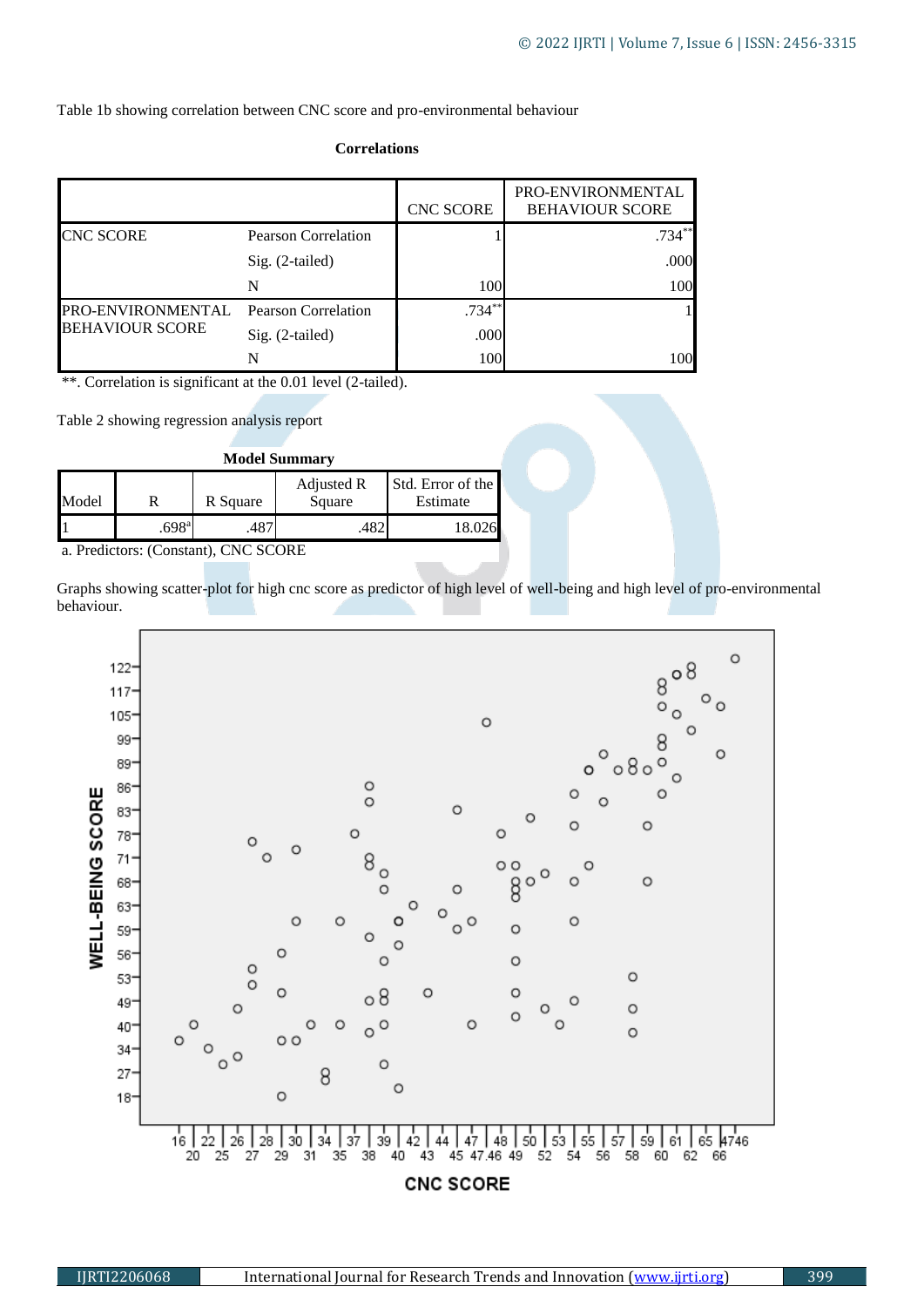## **Discussion**

The study is design to assess the impact of Nature connectedness and its effect on mental well being and pro Environmental Behaviour. Nature connectedness is defined as the extent to which individual include nature as part of their identity, it includes an understanding of nature and everything it is made up of .this study reveals how nature connectedness impacts our well –being by promoting mindfulness and fostering feeling of gratitude which ultimately makes them to practise pro-environmental behaviour. Our study was designed to to measure the long lasting effect of of nature-connectedness. As biophillia hypothesis suggest that humans have an innate tendency to affiliate with other life such as planty and animals .yhis essentially means human have a desire to be near natureas nature has several beneficial implications for human be it in the form of helping restore our physical health by using herbs and plants for medicinal purpose or psychological

Well-being contact with nature serve as an adaptive function namely psychological restoration .nature has potential to generate fascination to people, its able to captivate so that the demand for involuntary attention of the demand is lowered and the restoration can be performed. Exposure to nature can have humanizing effects fostering greater authenticity and connectedness. Motivating ecological behaviour by increasing the connection to the natural environment may be effective than establishing laws and rules that people have to follow. There are antecedents in the literature that have identified several benefits of connectedness to nature, including well-being [\(Mayer and Frantz, 2004;](https://www.frontiersin.org/articles/10.3389/fpsyg.2020.00276/full#B19) [Nisbet and Zelenski, 2013;](https://www.frontiersin.org/articles/10.3389/fpsyg.2020.00276/full#B20) [Zylstra et al., 2014;](https://www.frontiersin.org/articles/10.3389/fpsyg.2020.00276/full#B26) [Olivos and Clayton, 2017\)](https://www.frontiersin.org/articles/10.3389/fpsyg.2020.00276/full#B23), health [\(Nisbet and Zelenski, 2013\)](https://www.frontiersin.org/articles/10.3389/fpsyg.2020.00276/full#B20), happiness [\(Nisbet and Zelenski, 2013;](https://www.frontiersin.org/articles/10.3389/fpsyg.2020.00276/full#B20) [Zylstra et al., 2014\)](https://www.frontiersin.org/articles/10.3389/fpsyg.2020.00276/full#B26), and a satisfying and meaningful life (Zylstra [et al., 2014\)](https://www.frontiersin.org/articles/10.3389/fpsyg.2020.00276/full#B26). Furthermore, [Olivos and Clayton \(2017\)](https://www.frontiersin.org/articles/10.3389/fpsyg.2020.00276/full#B23) remark that connections with the natural environment can also have an indirect effect on well-being through pro-environmental behavior; on this matter, several studies expound that behaviors with a low environmental impact are related to happiness or satisfaction. Several investigations reveal significant relationships between connectedness to nature and pro-ecological behaviours among the adult population [\(Olivos et al., 2013;](https://www.frontiersin.org/articles/10.3389/fpsyg.2020.00276/full#B22) [Geng et al., 2015;](https://www.frontiersin.org/articles/10.3389/fpsyg.2020.00276/full#B14) [Bruni et](https://www.frontiersin.org/articles/10.3389/fpsyg.2020.00276/full#B5)  [al., 2017\)](https://www.frontiersin.org/articles/10.3389/fpsyg.2020.00276/full#B5). On the other hand, some researchers suggest that connectedness to nature is also related to pro-social behaviours. [García](https://www.frontiersin.org/articles/10.3389/fpsyg.2020.00276/full#B13)  [et al. \(2016\)](https://www.frontiersin.org/articles/10.3389/fpsyg.2020.00276/full#B13) explain that people with a strong sense of connectedness to nature carry out a greater number of pro-ecological, frugal, fair, and altruistic behaviours, which altogether compose SB. [Corral \(2011\)](https://www.frontiersin.org/articles/10.3389/fpsyg.2020.00276/full#B9) define SB as a series of actions aimed at the preservation of natural resources considering the integrity of plant and animal species, as well as the individual and social well-being of present and future generations. So the results of this study suggest that there is a strong positive correlation between nature connectedness and well –being. And there is strong positive correlation between the nature connectedness score and pro –environmental behaviour score ,which indicate that the how much a person is connected to a nature will predict their pro-environment behaviour. Therefore government should encourage such programme which promotes conservation and help them to revive their bond with the nature as its very common thing with human that they can go beyond limits only for those things that they love. Limitations of this study is that the A common aspect of co relational studies is that the direction of effect and causality remains unclear. Furthermore, a lack of representativeness of the study population could have resulted in bias.

Conclusion-This review has shown that nature connectedness is associated with well-being and pro-environment behaviour, the correlation came out to be significantly positive These results signal the important role NC may play in contributing to positive psychological functioning and highlight the possibility that different aspects of well-being may relate to nature -connectedness to varying extents. Multiple pathways—perhaps mediated by a range of emotions and elicited by different aspects of nature—may be involved in the relationship between nature connectedness , well-being and pro-environmental behaviour.

## **Reference-**

1. Schultz, P.W.; Shriver, C.; Tabanico, J.J.; Khazian, A.M. Implicit connections with nature. J. Environ. Psychol. **2004**, 24, 31– 42.

## [CrossRef]

2. Chakravarti, D.; Eagly, A.H.; Chaiken, S. The Psychology of Attitudes. J. Mark. Res. **1997**, 34, 298. [CrossRef] 3. Hines, J.M.; Hungerford, H.R.; Tomera, A.N. Analysis and Synthesis of Research on Responsible Environmental Behavior: A

Meta-Analysis. J. Environ. Educ. **1987**, 18, 1–8. [CrossRef] 4. Schultz, P.W. Inclusion with Nature: The Psychology of Human-Nature Relations. In Psychology of Sustainable Development; Schmuck, P., Schultz, P.W., Eds.; Kluwer Academic Publishers: Dordrecht, The Netherlands, 2002; pp. 61–78.

5. Munoz, F.; Bogner, F.; Clement, P.; De Carvalho, G.S. Teachers' conceptions of nature and environment in 16 countries. J. Environ.

Psychol. **2009**, 29, 407–413. [CrossRef]

6. Carman, C.J. Dimensions of environmental policy support in the United States. Soc. Sci. Q. **1998**, 79, 717–733.

7. Pierce, J.C.; Lovrich, N.P.J. Belief systems concerning the environment: The general public, attentive publics, and state legislators.

Political Behav. **1980**, 2, 259–286. [CrossRef]

8. Xiao, C.; Dunlap, R.E. Validating a Comprehensive Model of Environmental Concern Cross-Nationally: A U.S.-Canadian Comparison. Soc. Sci. Q. **2007**, 88, 471–493. [CrossRef]

9. Bogner, F.X.;Wiseman, M. Toward Measuring Adolescent Environmental Perception. Eur. Psychol. **1999**, 4, 139–151. [CrossRef]

10. Milfont, T.L.; Duckitt, J. The structure of environmental attitudes: A first- and second-order confirmatory factor analysis. J. Environ.

Psychol. **2004**, 24, 289–303. [CrossRef]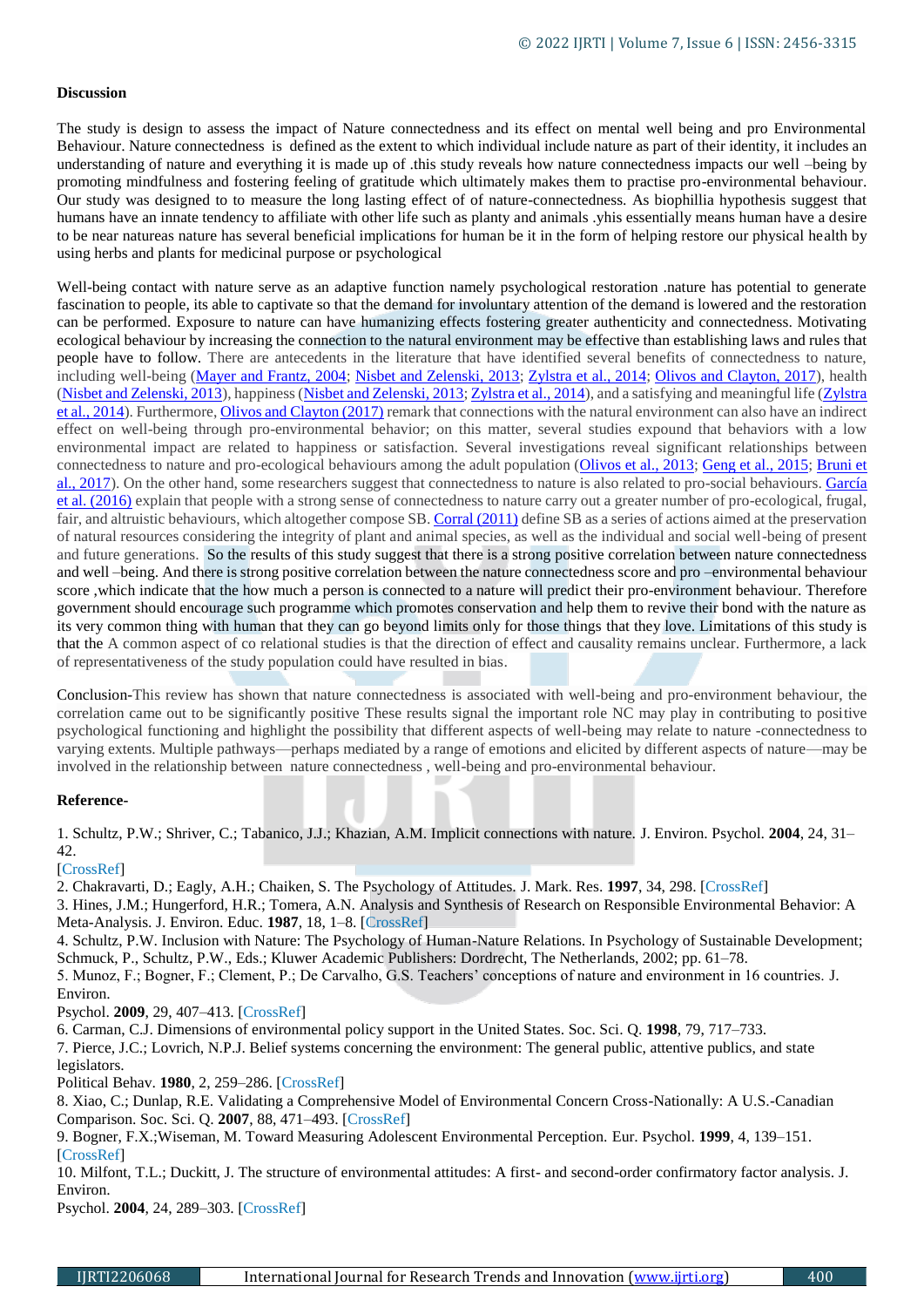11. Thompson, S.C.G.; Barton, M.A. Ecocentric and anthropocentric attitudes toward the environment. J. Environ. Psychol. **1994**, 14,

149–157. [CrossRef]

12- Kellert, S. R. (1997). *Kinship to mastery: Biophilia in human evolution and development*. Washington, DC:Island Press

**1[3^](https://en.wikipedia.org/wiki/Nature_connectedness#cite_ref-Roszak,_T._1992_14-0)** [Roszak, T.](https://en.wikipedia.org/wiki/Theodore_Roszak_(scholar)) (1992). *The voice of the earth*, Grand Rapids, MI: [Phanes Press,](https://en.wikipedia.org/wiki/Phanes_Press) 2nd edition (2001), [ISBN](https://en.wikipedia.org/wiki/ISBN_(identifier)) [978-1890482800](https://en.wikipedia.org/wiki/Special:BookSources/978-1890482800)

**1[4^](https://en.wikipedia.org/wiki/Nature_connectedness#cite_ref-Conn,_S._A._1998_15-0)** Conn, S. A. (1998). Living in the earth: Ecopsychology, health and psychotherapy. *The Humanistic Psychologist, 26,* 179- 198.

**1[5^](https://en.wikipedia.org/wiki/Nature_connectedness#cite_ref-16)** *Hartig, Terry; Mang, Marlis; Evans, Gary W. (1991-01-01). "Restorative Effects of Natural Environment* 

*Experiences". Environment and Behavior. 23 (1): 3–26. [doi](https://en.wikipedia.org/wiki/Doi_(identifier))[:10.1177/0013916591231001.](https://doi.org/10.1177%2F0013916591231001) [ISSN](https://en.wikipedia.org/wiki/ISSN_(identifier)) [0013-9165.](https://www.worldcat.org/issn/0013-9165)*

**1[6^](https://en.wikipedia.org/wiki/Nature_connectedness#cite_ref-17)** *Van Den Berg, Agnes E.; Hartig, Terry; Staats, Henk (2007-03-01). "Preference for Nature in Urbanized Societies: Stress, Restoration, and the Pursuit of Sustainability". Journal of Social Issues. 63 (1): 79–*

*17. [CiteSeerX](https://en.wikipedia.org/wiki/CiteSeerX_(identifier)) [10.1.1.586.6937.](https://citeseerx.ist.psu.edu/viewdoc/summary?doi=10.1.1.586.6937) [doi:](https://en.wikipedia.org/wiki/Doi_(identifier))[10.1111/j.1540-4560.2007.00497.x.](https://doi.org/10.1111%2Fj.1540-4560.2007.00497.x) [ISSN](https://en.wikipedia.org/wiki/ISSN_(identifier)) [1540-4560.](https://www.worldcat.org/issn/1540-4560)*

**1[8^](https://en.wikipedia.org/wiki/Nature_connectedness#cite_ref-18)** Kaplan, R., & Kaplan, S. (1989). The experience of Nature: A Psychological Perspective. Cambridge. New York: Camdridge University Press.

**1[9^](https://en.wikipedia.org/wiki/Nature_connectedness#cite_ref-19)** *Tam, Kim-Pong (2013-06-01). ["Concepts and measures related to connection to nature: Similarities and](https://www.sciencedirect.com/science/article/pii/S0272494413000066)* 

*[differences".](https://www.sciencedirect.com/science/article/pii/S0272494413000066) Journal of Environmental Psychology. 34: 64–78. [doi](https://en.wikipedia.org/wiki/Doi_(identifier))[:10.1016/j.jenvp.2013.01.004.](https://doi.org/10.1016%2Fj.jenvp.2013.01.004) [ISSN](https://en.wikipedia.org/wiki/ISSN_(identifier)) [0272-4944.](https://www.worldcat.org/issn/0272-4944)*

**2[0^](https://en.wikipedia.org/wiki/Nature_connectedness#cite_ref-20)** *Whitburn, Julie; Linklater, Wayne; Abrahamse, Wokje (February 2020). "Meta*‐*[analysis of human connection to nature and](https://onlinelibrary.wiley.com/doi/10.1111/cobi.13381)  [proenvironmental behavior".](https://onlinelibrary.wiley.com/doi/10.1111/cobi.13381) Conservation Biology. 34 (1): 180–193. [doi](https://en.wikipedia.org/wiki/Doi_(identifier))[:10.1111/cobi.13381.](https://doi.org/10.1111%2Fcobi.13381) [ISSN](https://en.wikipedia.org/wiki/ISSN_(identifier)) [0888-](https://www.worldcat.org/issn/0888-8892) [8892.](https://www.worldcat.org/issn/0888-8892) [PMC](https://en.wikipedia.org/wiki/PMC_(identifier)) [7027494.](https://www.ncbi.nlm.nih.gov/pmc/articles/PMC7027494) [PMID](https://en.wikipedia.org/wiki/PMID_(identifier)) [31251416.](https://pubmed.ncbi.nlm.nih.gov/31251416)*

**2[1^](https://en.wikipedia.org/wiki/Nature_connectedness#cite_ref-21)** Please see [Nature Relatedness](http://cuhl.carleton.ca/Nisbet/E_Nisbet_Website-CU/Nature_Relatedness.html) [Archived](https://web.archive.org/web/20111106040423/http:/cuhl.carleton.ca/Nisbet/E_Nisbet_Website-CU/Nature_Relatedness.html) 2011-11-06 at the [Wayback Machine](https://en.wikipedia.org/wiki/Wayback_Machine) CUHL webpage for a copy of the scale.